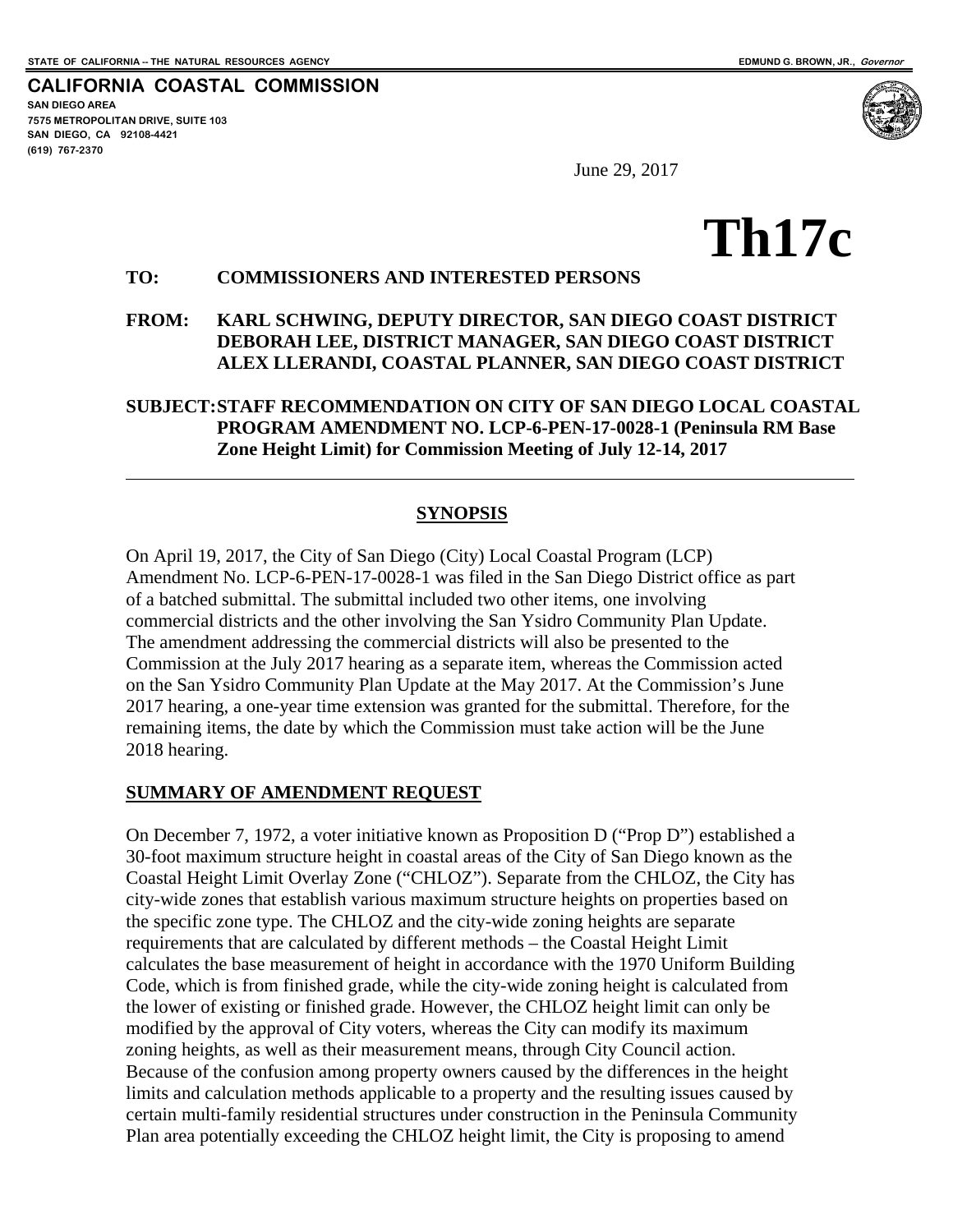the Land Development Code (LDC), which constitutes the bulk of its certified implementation plan, to include a new Footnote No. 37 that will reduce the maximum zoning height of certain RM-zoned (multi-family residential) property within the portion of the Peninsula Community Plan area under the Coastal Height Limit to 30 feet so as to bring it in accordance with the CHLOZ 30-foot limit, as well as clarify that structure height shall be measured in accordance with the more recent, up-to-date methodology contained in Section  $113.0270(a)(4)(D)$  of the LDC, which requires that a structure height comply with both the Coastal Height Limit and the base zoning height.

# **SUMMARY OF STAFF RECOMMENDATION**

The Coastal Height Limit is a long-standing law that has helped to protect public views and preserve the community character of San Diego's coastal zone for decades. With the proposed amendment, the City is not changing the effective height limit that has long governed development in the Peninsula community, but is rather addressing potential confusion and application issues that may dilute the protections of the law by bringing applicable regulations into alignment and easing the process for the public to undertake development in conformance with the certified LCP. As described above, the proposed revisions lower the maximum height limit of specified RM base zones to 30 feet to be consistent with the Coastal Height Limit of 30 feet and the code amendments reinforce the calculation of building height for internal consistency. Because the proposed amendment does not change the resulting height limit that applies to structures in the Coastal Height Limit Overlay Zone – because the CHLOZ always took precedence – and the code amendments serve to reinforce the scale of development and public view protections of the certified land use plan, Commission staff recommends approval of the amendment as submitted.

The appropriate resolutions and motions begin on page 4. The findings for approval of the Implementation Plan Amendment as submitted begin on page 4.

# **BACKGROUND**

 $\overline{a}$ 

The City's first Implementation Plan (IP) was certified in 1988, and the City assumed permit authority shortly thereafter. The IP consisted of portions of the City's Municipal Code, along with a number of Planned District Ordinances (PDOs) and Council Policies. Late in 1999, the Commission effectively certified the City's Land Development Code (LDC) that includes Chapters 11 through 14 of the municipal code. It replaced the first IP in its entirety and went into effect in the coastal zone on January 1, 2000. The Commission has certified many IP amendments since 2000.

# **ADDITIONAL INFORMATION**

Further information on the City of San Diego LCP Amendment No. LCP-6-PEN-17- 0028-1 may be obtained from **Alexander Llerandi**, Coastal Planner, at (619) 767-2370.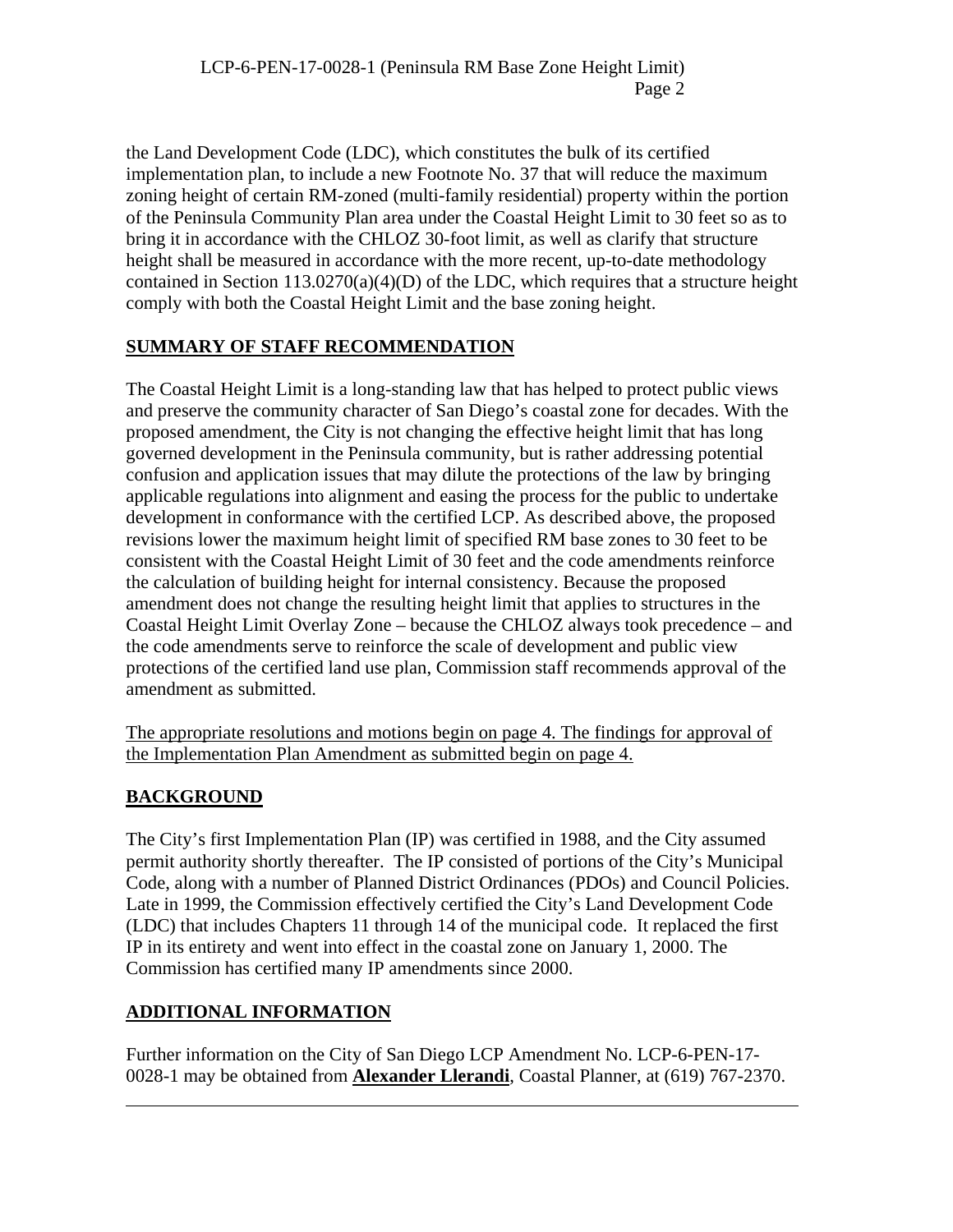# **PART I. OVERVIEW**

# **A. LCP HISTORY**

The City of San Diego has a long history of involvement with the community planning process; as a result, in 1977, the City requested that the Coastal Commission permit segmentation of its Land Use Plan (LUP) into twelve parts in order to have the LCP process conform, to the maximum extent feasible, with the City's various community plan boundaries. In the intervening years, the City has intermittently submitted all of its LUP segments, which are all presently certified, in whole or in part.

When the Commission approved segmentation of the LUP, it found that the implementation phase of the City's LCP would represent a single unifying element. This was achieved in January 1988, and the City of San Diego assumed permit authority on October 17, 1988 for the majority of its coastal zone. Several isolated areas of deferred certification remained at that time; some of these have been certified since through the LCP amendment process. Other areas of deferred certification remain today and the City is completing that planning; the Commission will consider those submittals in the future.

Since effective certification of the City's LCP, there have been numerous major and minor amendments processed. These have included everything from land use revisions in several segments, to the rezoning of single properties, to modifications of citywide ordinances. In November 1999, the Commission certified the City's Land Development Code (LDC), and associated documents, as the City's IP, replacing the original IP adopted in 1988. The LDC became effective in January 2000.

### **B. STANDARD OF REVIEW**

Pursuant to Section 30513 of the Coastal Act, the Commission may only reject zoning ordinances or other implementing actions, as well as their amendments, on the grounds that they do not conform with, or are inadequate to carry out, the provisions of the certified land use plan. The Commission shall take action by a majority vote of the Commissioners present.

### **C. PUBLIC PARTICIPATION**

Section 30503 of the Coastal Act requires local governments to provide the public with maximum opportunities to participate in development of the LCP amendment prior to its submittal to the Commission for review. The City has held Planning Commission and City Council meetings with regard to the subject amendment request. All of those local hearings were duly noticed to the public. Notice of the subject amendment has been distributed to all known interested parties.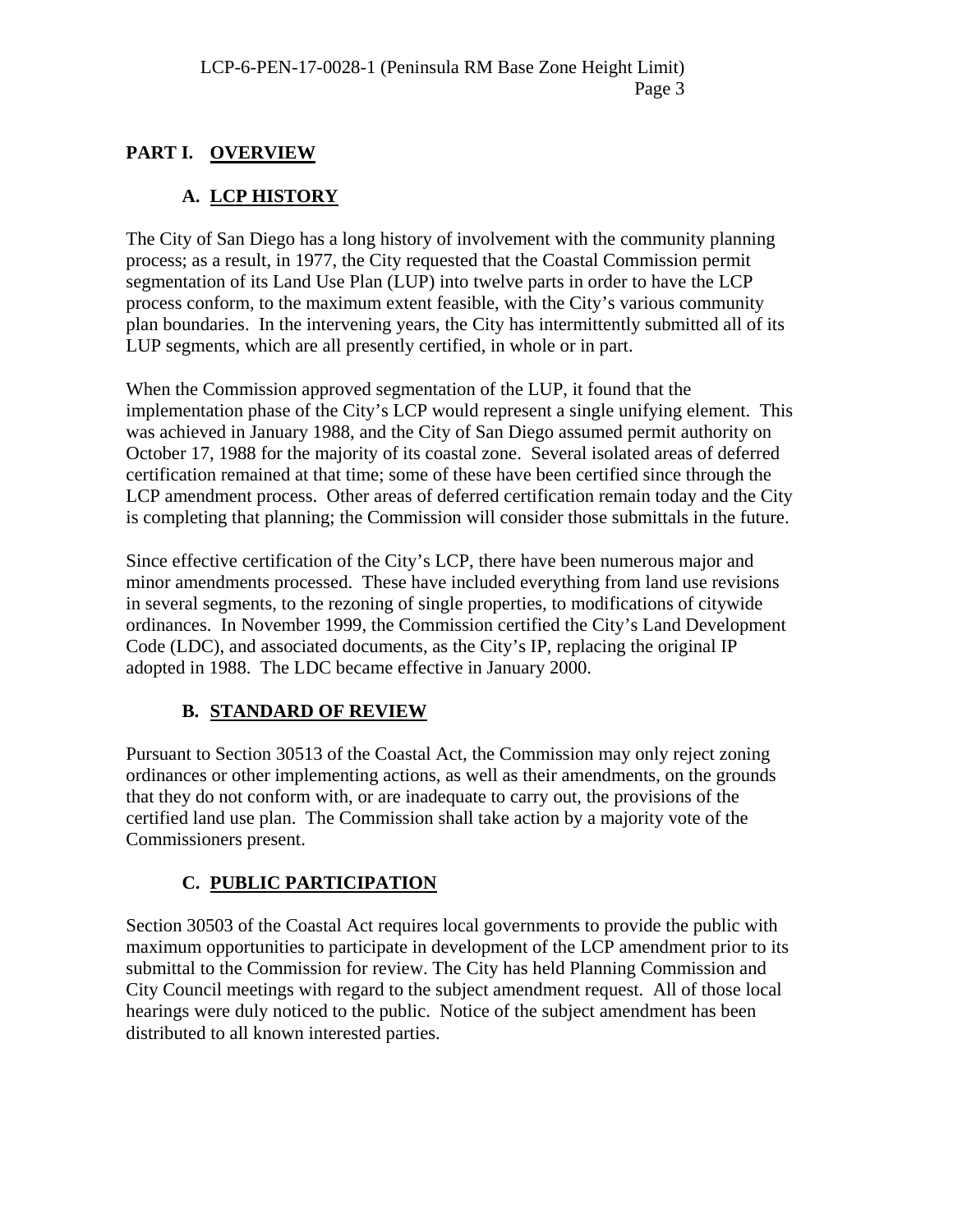#### **PART II. LOCAL COASTAL PROGRAM SUBMITTAL - RESOLUTIONS**

Following a public hearing, staff recommends the Commission adopt the following resolutions and findings. The appropriate motion to introduce the resolution and a staff recommendation are provided just prior to each resolution.

#### **I. MOTION:** *I move that the Commission reject the Implementation Program Amendment for the City of San Diego LCP Amendment No. LCP-6-PEN-0028-1 as submitted.*

#### **STAFF RECOMMENDATION OF CERTIFICATION AS SUBMITTED:**

Staff recommends a **NO** vote. Failure of this motion will result in certification of the Implementation Program Amendment as submitted and the adoption of the following resolution and findings. The motion passes only by an affirmative vote of a majority of the Commissioners present.

#### **RESOLUTION TO CERTIFY IMPLEMENTATION PROGRAM AMENDMENT AS SUBMITTED:**

The Commission hereby certifies the Implementation Program Amendment for the City of San Diego as submitted and adopts the findings set forth below on grounds that the Implementation Program Amendment conforms with, and is adequate to carry out, the provisions of the certified City of San Diego Land Use Plans, and certification of the Implementation Program Amendment will meet the requirements of the California Environmental Quality Act, because either 1) feasible mitigation measures and/or alternatives have been incorporated to substantially lessen any significant adverse effects of the Implementation Program Amendment on the environment, or 2) there are no further feasible alternatives or mitigation measures that would substantially lessen any significant adverse impacts on the environment that will result from certification of the Implementation Program, as amended.

#### **PART III.FINDINGS FOR APPROVAL OF THE CITY OF SAN DIEGO IMPLEMENTATION PLAN AMENDMENT, AS SUBMITTED**

### **A. AMENDMENT DESCRIPTION**

This amendment to the City's certified Implementation Plan (IP) involves the insertion of Footnote No. 37 to Table 131-04G of the Land Development Code (LDC) for the following RM base zones: RM-2, -3, -4, and -5, which reduces the zoning height of those properties within the portion of the Peninsula community plan area located within the Coastal Height Limit Overlay Zone (CHLOZ) to 30 feet and requires structure height to be calculated in accordance with the methodology contained in Section  $113.0270(a)(4)(D)$ , which measures height from existing or finished grade, whichever is lower. Specifically, Footnote No. 37 reads as follows: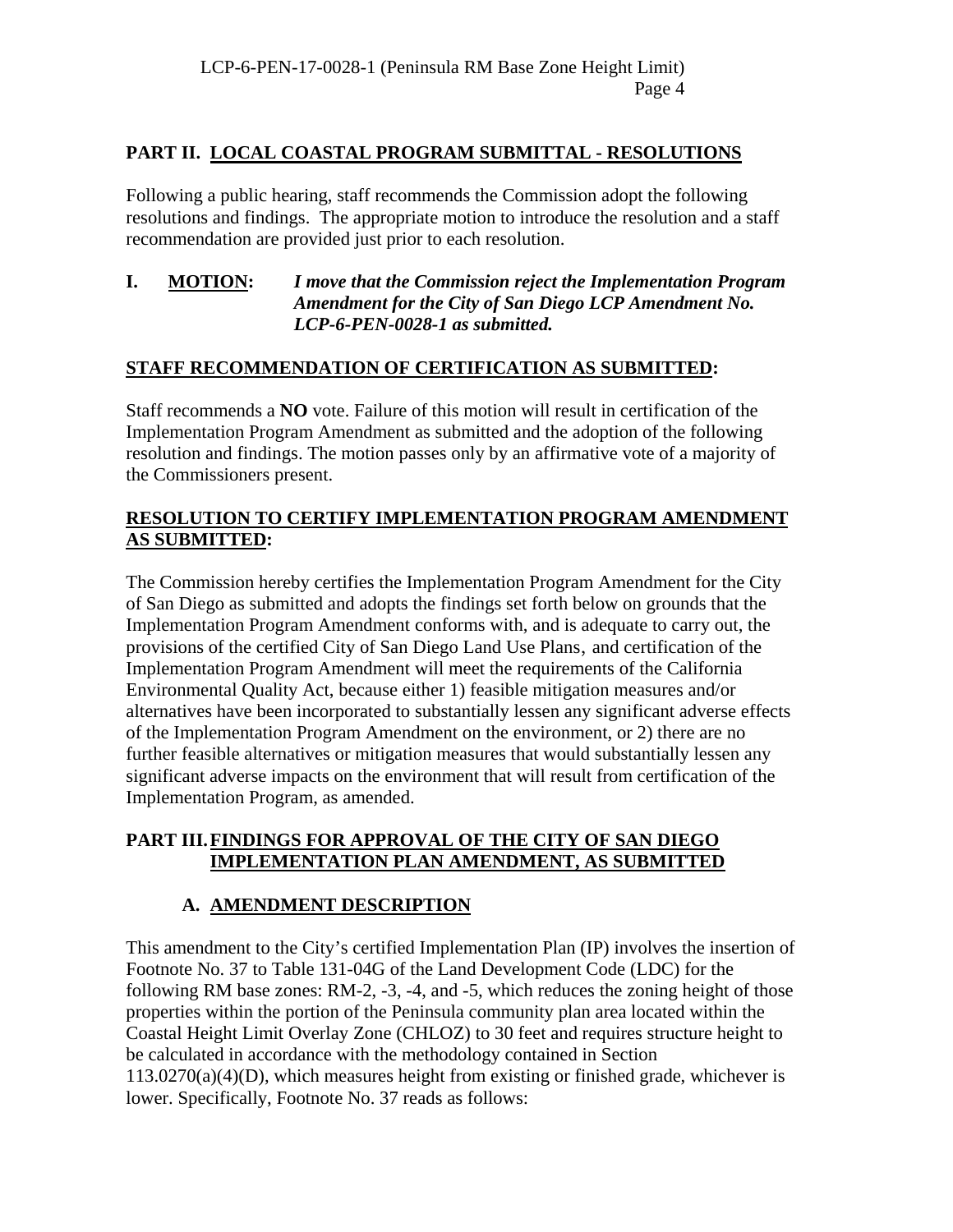*37 Within the Coastal Height Limit Overlay Zone in the Peninsula Community Plan area, the base zone maximum structure height shall be 30 feet, which shall be determined in accordance with Section 113.0270(a)(4)(D).* 

# **B. FINDINGS FOR APPROVAL**

The standard of review for LCP implementation submittals or amendments is their consistency with and ability to carry out the provisions of the certified LUP.

### **a) Purpose and Intent of the Ordinance.**

Properties within the City's coastal zone have two height limits applied to them: the underlying city-wide zoning height limit, which can vary, and the Coastal Height Limit, which is set at 30 feet. Where the zoning height limit is lower than the CHLOZ 30 feet limit, the zoning height limit applies; and where the CHLOZ 30 feet limit is lower than the zoning height limit, then the CHLOZ applies. Another area of divergence between the zoning height limit and the CHLOZ is the manner in which the structure height is calculated. The zoning height limit measures structure height from the existing or proposed grade of the site, whichever is lower, whereas the CHLOZ, being tied to the Uniform Building Code of 1970, measures from finished grade.

#### **b) Major Provisions of the Ordinance.**

The major provision adds Footnote No. 37 to Table 131-04G and address which properties will have their zoning height lowered to 30 feet and what method of calculation will be used to determine structure height.

- RM-2, RM-3, RM-4, and RM-5 zoned properties (multi-family residential) within the portion of the Peninsula community under the CHLOZ will have their zoning height limits reduced to 30 feet to bring them in line with the CHLOZ.
- The method of calculating structure height will be as described in Section  $113.0270(a)(4)(D)$ , which measures structure height from finished or existing grade, whichever is lower.

### **c) Adequacy of the Ordinance to Implement the Certified LUP Segments.**

The standard of review for LCP implementation submittals or amendments is their consistency with and ability to carry out the provisions of the certified Land Use Plan(s), in this case the Peninsula Community Plan. Critical coastal resources are mandated for protection first in the Coastal Act's Chapter 3 policies and then applied, as appropriate, to each coastal community through the establishment of resource protection standards in their certified land use plans.

In the case of the City of San Diego, it has developed community planning areas based on its established neighborhoods and future urbanizing area. Predicated on those community planning areas, the City utilized the geographic segmentation provisions of the LCP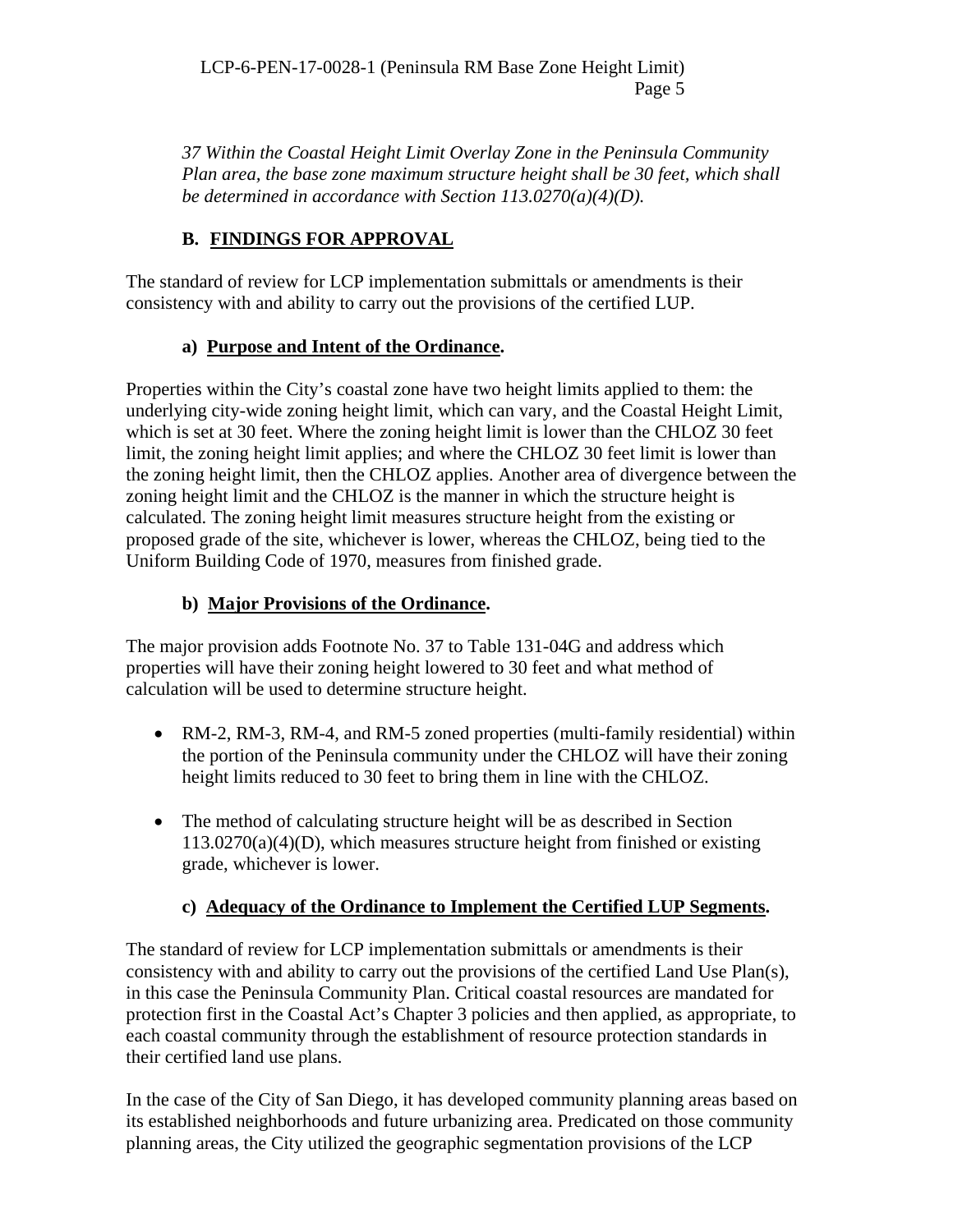regulations and developed its land use plan component covering twelve different communities (including, but not limited to, North City, La Jolla, Pacific Beach, Mission Beach, Ocean Beach, and Otay-Mesa Nestor). Each community plan or LCP Land Use Plan contains policies that protect public views, scenic resources, public access, recreational opportunities and sensitive coastal resources including, but not limited to, beaches, bluffs, slopes, hillsides and environmentally sensitive lands in that community. The Commission's review of the proposed changes to the Land Development Code must assure that development is approved only when consistent with the certified LUPs.

In this case, only one community plan segment is involved. Listed below are representative policy excerpts contained in the certified Peninsula Community Plan segment in the Coastal Overlay Zone for the City of San Diego.

#### **Peninsula Community Plan**

- Encourage design compatible with existing residential development in all new infill housing.
- Increase equitability in development by simplifying the multifamily zoning pattern in areas where adjacent parcels with similar conditions have a variety of zoning designations.
- Maintain and complement the existing scale and character of the residential area of Peninsula.
- Preserve and enhance significant views of the bay and ocean.
- Structures should be designed to protect views of Peninsula's natural scenic amenities, especially the ocean shoreline and San Diego Bay.
- New development should be consistent with the scale and character of the existing development of the surrounding areas. The fitting of new development is, in a broad sense a matter of scale. It requires a careful assessment of each building site in terms of the size and texture of its surroundings, and a very conscious attempt to achieve balance and compatibility in design between old and new buildings.
- Abrupt differences in scale (building height) between new development and neighboring development should be avoided. Gradual transitions in scale are preferred.

The City's Coastal Height Limit has its origins in Proposition D, a voter initiative approved on December 7, 1972, by the voters of San Diego to prohibit any structure or addition constructed within the City's coastal zone from have a height in excess of 30 feet. The initiative was spurred by the approval and construction of tall residential and hotel developments along San Diego's coast and the subsequent desire by voters to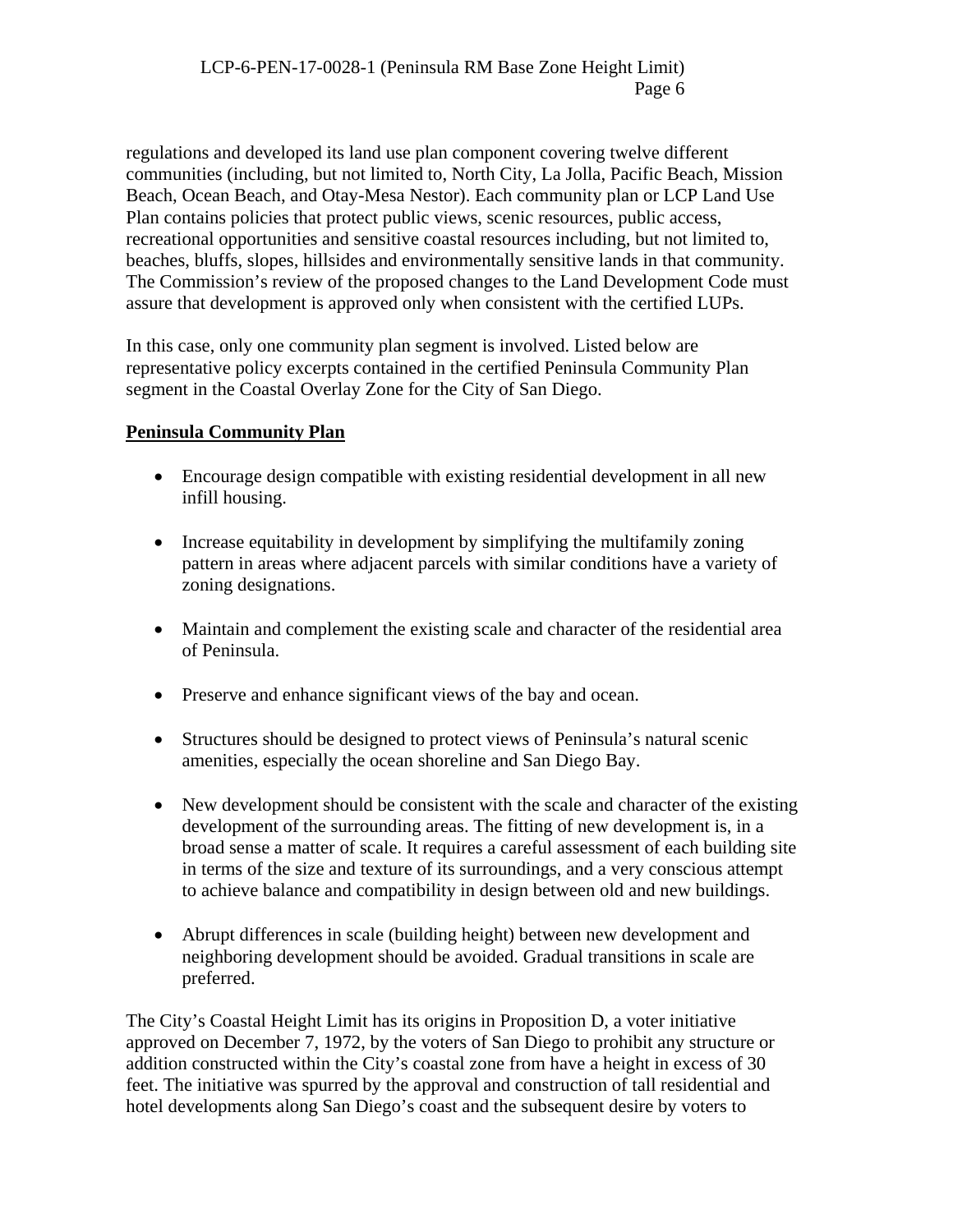protect coastal views and community character by having a uniform height limit over the City's coastal zone.

Separate from the CHLOZ, the City has city-wide zones that establish various maximum structure heights on properties based on the specific zone type. The CHLOZ and the citywide zoning heights are separate requirements that are calculated by different methods – the Coastal Height Limit calculates the base measurement of height in accordance with the 1970 Uniform Building Code, which is from finished grade, while the city-wide zoning height is calculated from the lower of existing or finished grade. However, the CHLOZ height limit can only be modified by the approval of City voters, whereas the City can modify its maximum zoning heights, as well as their measurement means, through City Council action.

The City's proposed amendment is meant to simplify and unify the applicable development standards for multi-family zoned properties within the Peninsula community by lowering the base zoning height limit to 30 feet – the same height as the Coastal Height Limit – so as to make it easier for the public to undertake development that is in conformance with the above policies of the certified LUP. As the long-standing height limit in the area of the Peninsula community within the Coastal Height Limit has been 30 feet, this amendment will ensure that the community character provisions and public view protections of the certified land use plan will be implemented. The amendment will not have substantial adverse impacts on coastal resources and can be found to be adequate to carry out the policies of the certified Land Use Plan. Therefore, the amendment can be approved as submitted.

### **PART IV. CONSISTENCY WITH THE CALIFORNIA ENVIRONMENTAL QUALITY ACT (CEQA)**

Section 21080.5 of the California Environmental Quality Act (CEQA) exempts local government from the requirement of preparing an environmental impact report (EIR) in connection with its local coastal program. The Commission's LCP review and approval program has been found by the Resources Agency to be functionally equivalent to the EIR process. Thus, under CEQA Section 21080.5, the Commission is relieved of the responsibility to prepare an EIR for each LCP.

For the City's action, an environmental impact report (EIR No. 96-0333) was completed for the original adoption of the Land Development Code and a Program EIR (No. 104495) was prepared and certified for the General Plan Update. The City has previously utilized these documents for CEQA compliance in association with other code amendments and has similarly found that no further CEQA analysis is needed for this amendment.

Nevertheless, the Commission is required in an LCP submittal or, as in this case, an LCP amendment submittal, to find that the LCP, or LCP as amended, does conform to CEQA provisions. In this particular case, the LCP amendment will not have any significant adverse effects on the environment and there are no feasible alternatives or feasible mitigation measures available which would substantially lessen any significant adverse